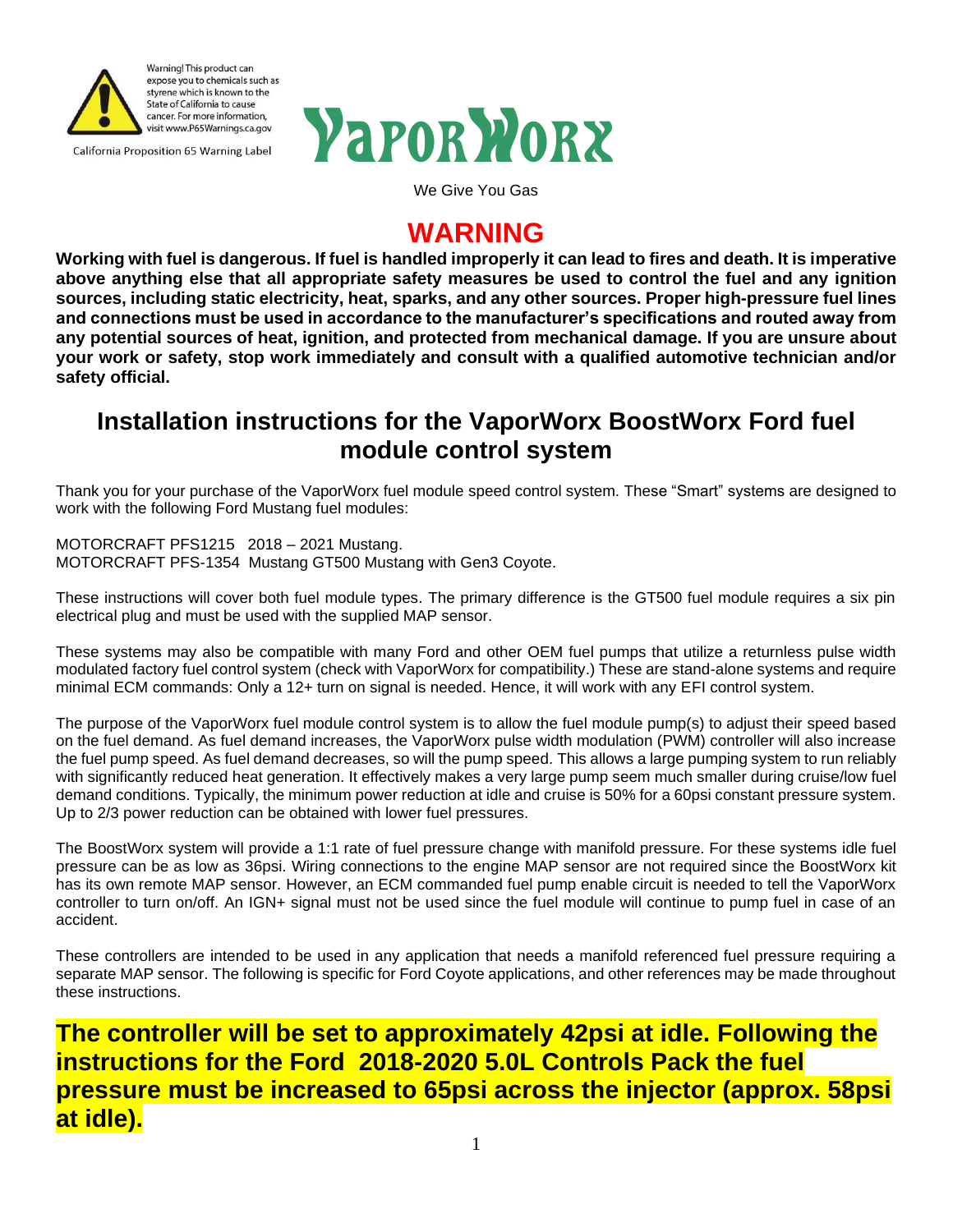#### NOTES:

Exercise caution and restraint when installing fuel fittings and lines to the fuel modules. The fuel module outlets are plastic and will break if excessive strain is applied. Use cushion clamps to support the fuel lines so that their weight is not supported by the fuel module outlet. The fuel module can only be replaced as a complete assembly, no parts are available. Breaking the outlet can become an expensive repair.

The single pump PFS1215 fuel module **COCS NOT** require an external filter or fuel safety overpressure valve. Just a single line to the engine is needed. **No external fuel filter is recommended since some offered by the aftermarket have a check valve that will cause hot start problems.** 

The dual pump PFS-1354 GT500 fuel module **requires** an inline fuel filter. It does not require a fuel safety overpressure valve. Just a single line to the engine is needed. When using a filter confirm it does not have an internal check valve. VaporWorx has OEM filtration quality inline filters appropriate for these applications.

The single pump VaporWorx fuel module control system can be upgraded to be used with the GT500 fuel module. A new wiring plug will be needed, and a controller re-tune performed by VaporWorx.

Teflon / PTFE flex lines are recommended at the pump and engine. These will hold up against any manner of fuels that will be encountered. Goodridge and Fragola are excellent sources. All flex or a combination of hard/flex will work well.

VaporWorx has various fuel fittings to convert the quick connect fittings on the fuel module / fuel rail to AN6 and/or AN8. Check the Fittings and Hardware section of the VaporWorx website for examples.

AN6 / 3/8" lines are acceptable for both fuel modules. Larger lines can be used with no drawback besides cost and space.

No external regulators should be used. The VaporWorx PWM controller is an electronic, variable pump speed pressure regulation system. If a mechanical pressure regulator is used it is very likely the VaporWorx controller will always run full speed.

VaporWorx was founded on Customer Satisfaction and Service. We strive to treat people and our products the way we would want others to treat us and the products we purchase. That is why our electronics products are tested thoroughly before they are packaged and shipped. VaporWorx stands behind our products for one full year after purchase with a well-stocked repair facility and quick turnaround times. VaporWorx does not want to be the reason you cannot enjoy your car. The Terms of Warranty and Service are as follows:

#### **Limited Warranty**

VaporWorx warrants its products to be free from defects in material and workmanship under normal use and if properly installed for a period of one year from date of purchase. If found to be defective as mentioned above, it will be replaced or repaired if returned along with proof of date of purchase. This shall constitute the sole remedy of the purchaser and the sole liability of VaporWorx to the extent permitted by law, the foregoing is exclusive and in lieu of all other warranties or representations whether expressed or implied, including any implied warranty of merchantability or fitness. In no event shall VaporWorx be liable for special or consequential damages. This warranty is only valid on products purchased from VaporWorx or their Authorized Dealers.

#### **Service**

In case of malfunction, your VaporWorx component will be repaired free of charges according to the terms of the warranty. When returning VaporWorx components for warranty service, Proof of Purchase must be supplied for warranty verification. After the warranty period has expired, repair service is charged based on a minimum and maximum charge rate. (Contact VaporWorx for current rates).

VaporWorx [carlc@vaporworx.com](mailto:carlc@vaporworx.com)  (805)390-6423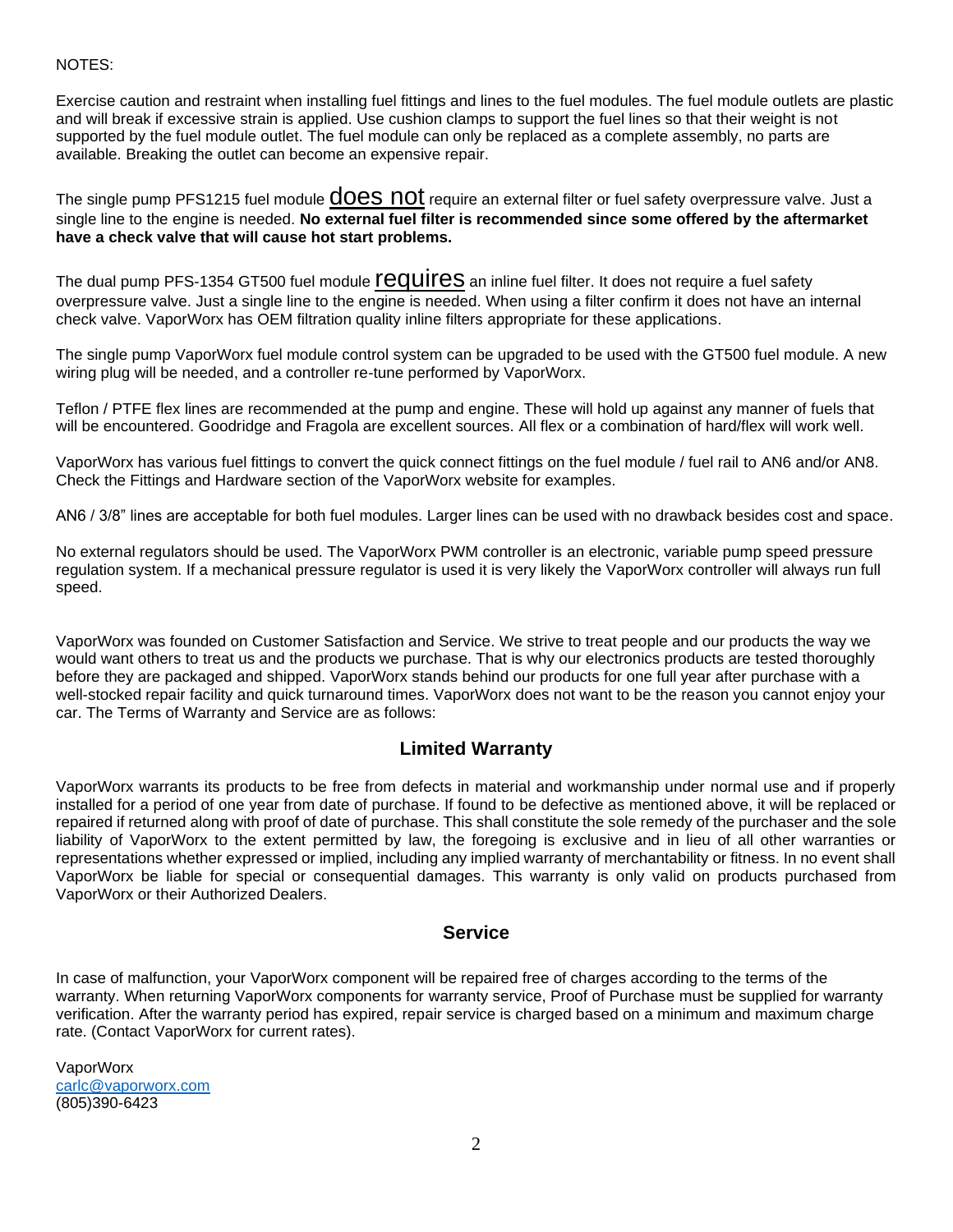**The following steps will help to ensure good fuel module operation and long life. Careful attention to wire routing, protection, strain relief, connectors, crimps, etc. will lead to a longer lasting and more reliable installation. Be sure to use appropriate personal protective equipment and safe automotive lifting, support, and working methods. A fire extinguisher must be kept available, ready, and functional at all times. If unsure of your work seek immediate assistance from an experienced automotive specialist.** 

- 1) Find a suitable flat surface to mount the VaporWorx pulse width modulation controller (black box) near the vehicle battery. It is imperative that the box be mounted as close and directly to the battery as practical. If not connected directly to the battery with short wires an excessive amount of electrical noise may be generated and heard through the vehicle stereo speakers. Do not mount the controllers near sources of heat such as exhaust systems, radiators, etc. The cooler the electronics are during operation, the longer their expected life will be. #8  $\times$   $\frac{3}{4}$ " screws are provided for mounting.
- 2) Install the fuel pressure sensor into a 1/8"-NPT female fitting that is tapped into the fuel line near the fuel module outlet like that in Photo 5. The sensor must be mounted near the fuel module outlet so that pressure pulses due to fuel injector and/or engine mechanical pump operation are minimized. If the sensor is mounted near the engine rapid pressure pulses may occur. Use a small amount of Teflon paste to seal *just the threads* of the sensor. VaporWorx offers a variety of gauge port adapters to mount the fuel pressure sensor to the fuel line. https://www.vaporworx.com/shop/products/fittings-and-hardware/
- 3) If desired, the supplied braided loom can be installed over the fuel pressure sensor wiring. If so, slip a  $\frac{1}{2}$ " piece of heat shrink tubing on the wiring first, then install the loom. The heat shrink will secure the ends of the loom to the wiring near the plugs. Cutting and sealing the ends of the braided loom with a hot soldering iron will help keep them from fraying. The ECM fuel pump enable/turn-on and heavy gauge fuel module wiring may also be integrated into this harness.
- 4) Find a suitable place to mount the VaporWorx MAP sensor bracket. The assembled MAP sensor bracket will look similar to that in Photo 1. Install the brass barb fitting and route the wiring to the VaporWorx controller using a small amount of Teflon paste to seal just the threads. Similar to the fuel pressure sensor, wiring loom is provided. The vacuum hose must be connected to the pressurized side of the intake manifold on supercharged/turbocharged applications, and after the throttle body on naturally aspirated applications. Hose sizes and barb fittings may be changed as needed. The thread in the bracket is 1/8"-NPT.



Photo 1. The assembled MAP sensor bracket. The rubber hose will attach to the barb fitting. The MAP sensor has a 4bar operating range.

5) Insert the three-cavity plug into the MAP sensor. Route and secure the MAP sensor wiring to the VaporWorx controller. Be sure to leave sufficient wire length so that there is no strain on the wiring near the connectors. Secure the harness to the vehicle away from where it may become damaged from road hazards, rotating parts, exhaust, etc. and verify that the cable will not be chaffed or cut on sharp edges. Use rubber grommets to protect the wiring where needed.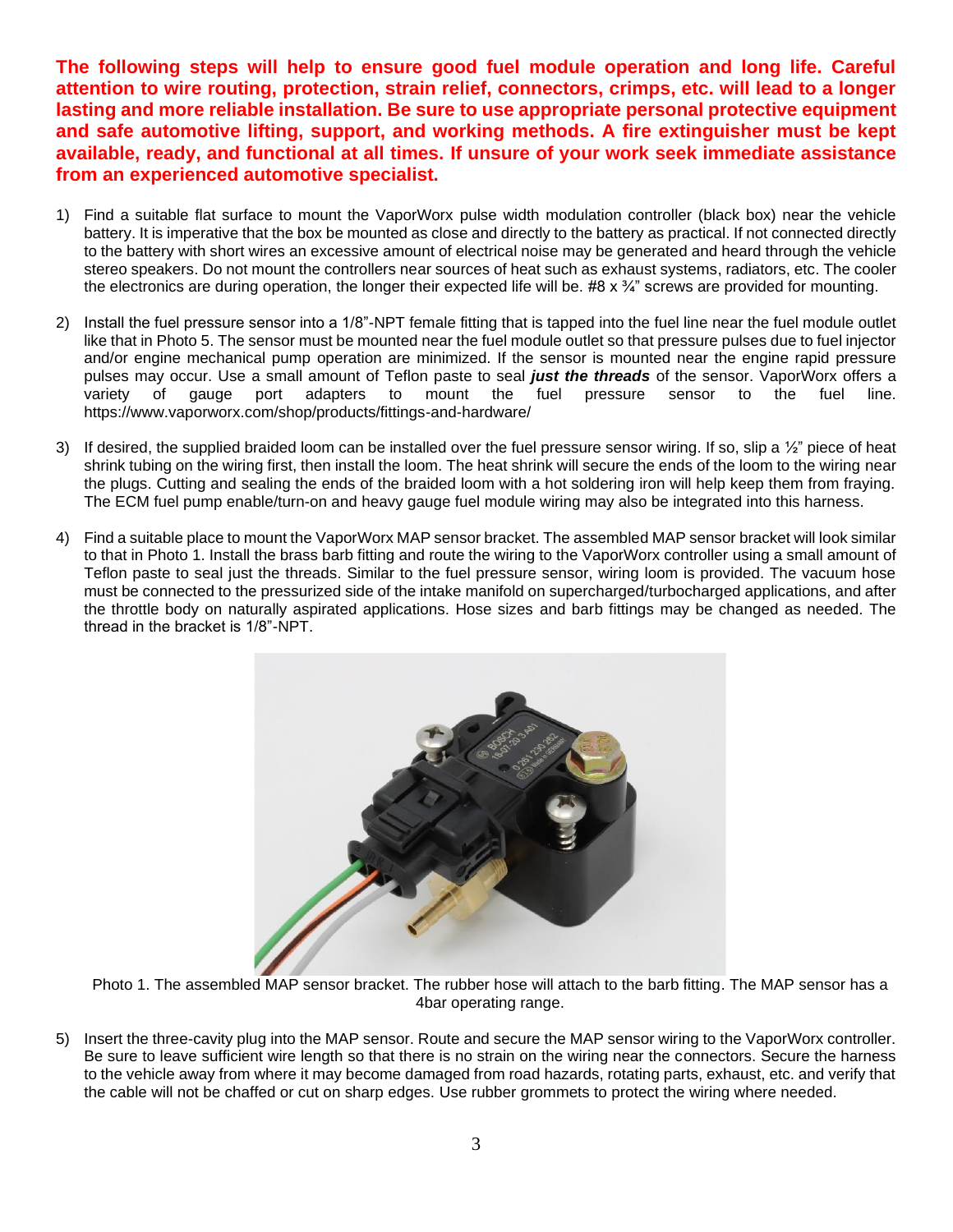- 6) Route and secure the fuel pressure sensor wiring harness to the VaporWorx controller. Be sure to leave sufficient wire length so that there is no strain on the wiring near the connectors. Secure the harness to the vehicle away from where it may become damaged from road hazards, rotating parts, exhaust, etc. and verify that the cable will not be chaffed or cut on sharp edges.
- 7) Route the ECM fuel pump enable signal wire to the VaporWorx controller. This may be either the ECM fuel relay trigger wire or the power center fuel pump + output. If using the power center output, a large gauge wire is not needed, 20ga is sufficient. It is suggested to use the same color wire from the ECM/power center all the way to the controller to make diagnostics easier.
- 8) The VaporWorx GT150 eight-pin connector provides fuel pressure sensor, MAP sensor, and fuel pump enable circuit connections. Using the terminals and seals provided as seen in Photo 2A-C, crimp the terminals to the wires like that shown in Photo 2B. Solder the terminals to the wires if needed. GT150 female connector pinout schedule follows:
	- a. Grey 20ga from the fuel pressure sensor
	- b. Black 20ga from the fuel pressure sensor
	- c. Brown 20ga from the fuel pressure sensor
	- d. Blue 20ga from the ECM fuel pump enable circuit
	- e. Orange/Black 20ga for the remote pressure sensor
	- f. Light Green 20ga for the remote pressure sensor
	- g. Grey 20ga for the remote pressure sensor
	- h. Red 20ga for JMS voltage booster (optional)

The grey wires are interchangeable. Just connect like colors across the connector bodies. Using the ECM fuel pump enable circuit will allow the safety features of the ECM to remain functional and must be used. If only an IGN + signal is used the fuel system may continue running after an accident. If the fuel lines, tank, fuel module, or other components are damaged, fuel may be pumped in an uncontrolled manner. Modern ECM's will shut down the fuel pump enable circuit if engine rotation is not sensed, hence making for a safer condition. It is the imperative that these features remain functional for your safety.



Photo 2A: A GT150 connector body, terminals, and seals are shown. Six, eight, and 10 cavity plugs similar. Photo 2B. The terminal is crimped to the wire and seal. The part number for the Delphi terminal is 12191818. The seal is 15366060. Several extra terminals and seals are provided in the kit. Extras are also available from VaporWorx. Photo 2C: Finished eight cavity plug.

9) Insert the wires into the Delphi GT150 female connector body as shown in Photo 2C. The pinout schedule is listed in Step 7. Capital letters can be found on the connector body. **Just align the colors to the VaporWorx controller connector**. As long as the colors line up there is no concern as to their pin placement. In other words, the grey wires are all connected internally to the same position, so as long as the colors line up the assembly will be acceptable.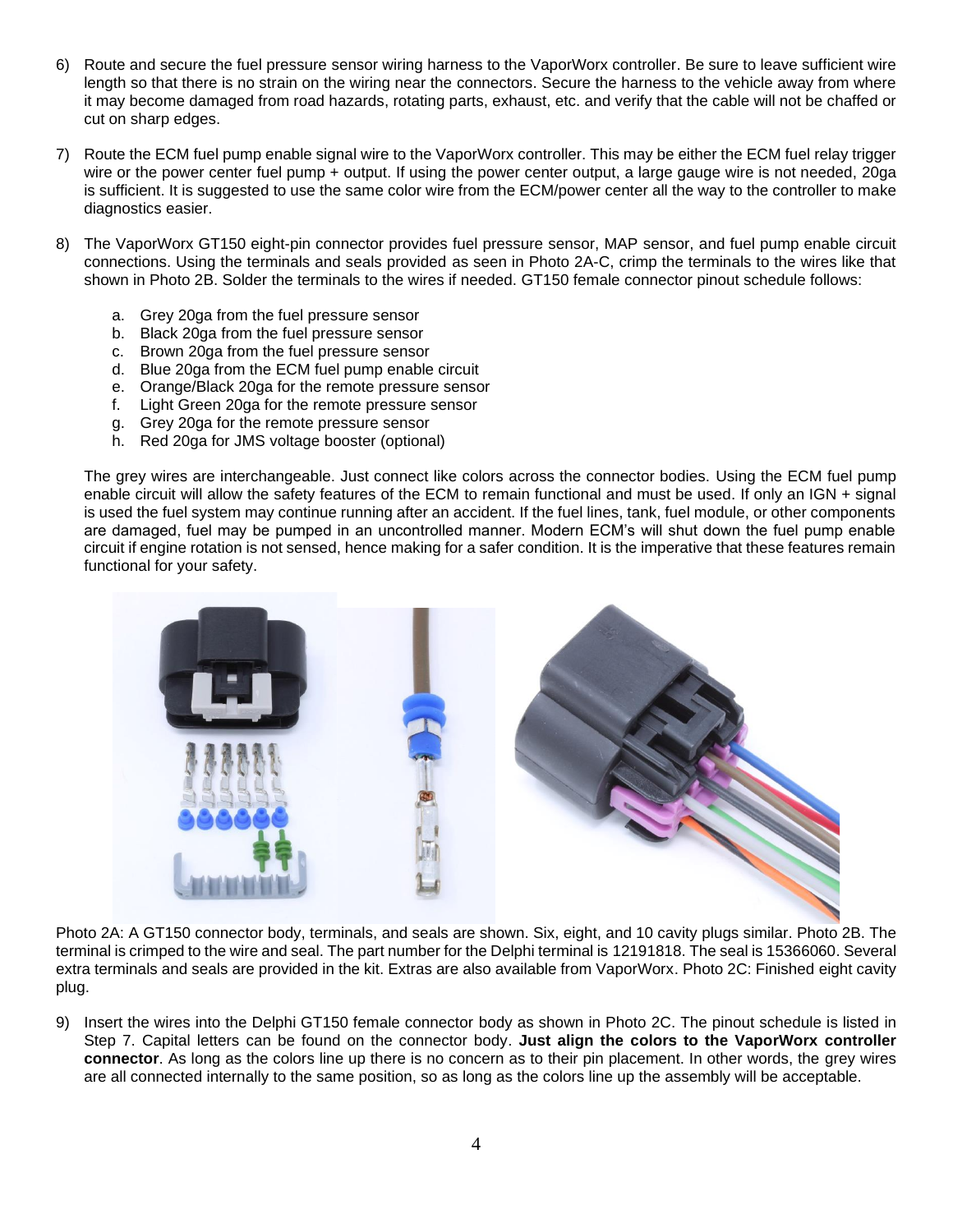- 10) Re-verify that the wires have been properly placed in the connector and that the colors align. This is the single most common assembly error, so please verify your work. If the wiring is incorrect, or the crimp not satisfactory, then the terminals will need to be removed and placed in the proper cavity. This can be done by removing the purple cap on the inside of the connector body face. The terminal can then be released by very gently prying back on the locking tab that secures the terminal to the body. Once corrected re-install the purple connector body cap. NOTE: The purple cap acts as a terminal locking device. Once the cap is fully seated removal and installation of the terminals is very difficult. The cap has a pre-terminal installation position where it is located in the body but not fully seated. Fully seat the cap once terminal installation is completed.
- 11) Once the correct wiring has been confirmed, install the purple terminal position assurance clip as shown in Photo 2C.



12) See Diagram 1 for Steps 12-18

Diagram 1. Basic wiring layout for the VaporWorx controller. The wiring may enter/exit the controller area as needed provided that there is no chance of shorting between connections.

- 13) The labels on the top of the VaporWorx controller lid shows the input and output of the positive side of the controller. Using the supplied fused link, connect the short end of the fused link directly to the battery positive and the other to the controller BAT+ lug. Ring terminals are provided in the kit. Use the provided heat shrink to insulate the crimp. *Do not over-tighten the brass nuts on the controller. Maximum torque is 10 in-lbs.*
- 14) Using the supplied black 4' wire supplied in the kit, connect the end with the ring terminal to the controller BAT- lug on the controller and the opposite end directly to the battery negative. Do not tighten the brass nut on the controller. NO CHASSIS GROUNDS.
- 15) Install the long wiring harness starting at the fuel module. The OEM Ford wiring plugs also have an orange sliding secondary lock than can be used. Route and secure the wiring away from sources of heat, sharp edges, and any other potential damage points. Install the supplied woven braid to protect the harness and use rubber grommets when passing through sheet metal/sharp holes. Fuel pressure sensor, MAP, fuel pump enable signal, and fuel level sensor wiring can share this harness. See Photo 4.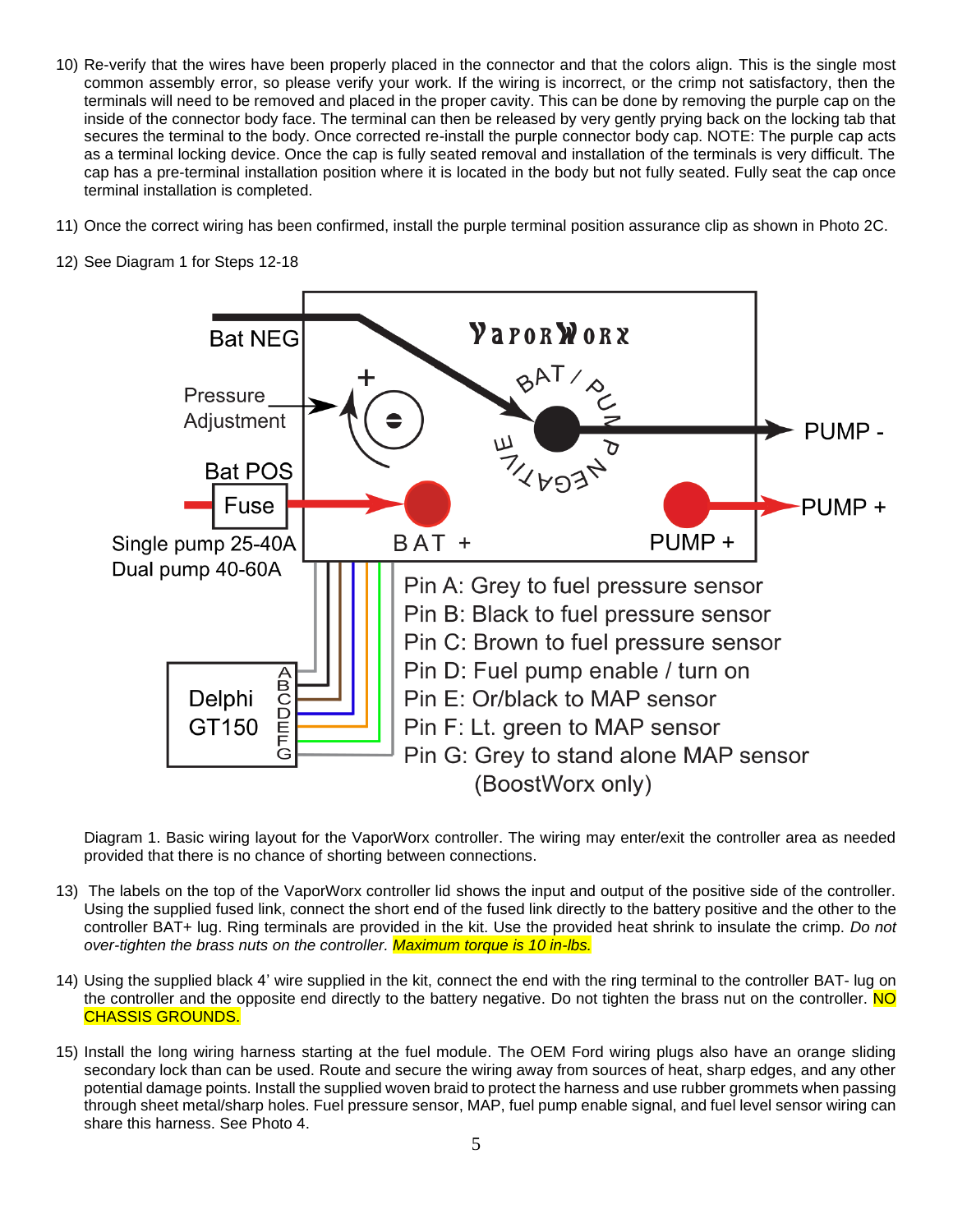

Photo 4. Route the harness towards the controller. The fuel pressure sensor may be clocked as needed. NOTE: An AN6 outlet and gauge port adapter typically works well to adapt the fuel pressure sensor. These are available from VaporWorx. GT500 fuel module shown, GT similar.

- 16) Fuel level sensor wiring is included but is not required for controller operation. The 20ga black wire is for gauge ground, the 20ga red routes to the gauge. Route the wire(s) to tie into the vehicle fuel gauge wiring. The fuel level sensor range is 10F/180E ohms.
- 17) Attach the red pump positive wire from the fuel module wiring harness to the PUMP 1+ output lug on the VaporWorx controller. Ring terminals are provided. Use the provided heat shrink to insulate the crimps. *Do not over-tighten the brass nuts on the controller. 10 in-lbs maximum.*
- 18) Attach the black wire from the fuel module wiring harness to the negative terminal on the VaporWorx controller BAT/PUMP - lug using the ring terminals and heat shrink provided. *Do not over-tighten the brass nuts screws on the controller. 10 in-lbs maximum.*

### **Preparation Required Prior to Engine Startup**

- 1) Fill the fuel tank to 3/4-full minimum. Check for any leaks.
- 2) Disconnect the fuel line from the engine fuel rail. Route or extend this line to a fuel-rated and approved container. Secure the line to the container so that it will remain in place when fuel is pumped through the line. High-pressure fuel flow will cause a flexible line to whip if not secured.
- 3) Insert the 25A (single pump fuel module) or 40A (GT500) fuse into the WeatherPack fuse link. A small spark will occur that is normal.
- 4) Note the fuel pressure arrow and hole on the lid of the controller. Inside the hole is a brass potentiometer screw that is used to adjust the fuel pressure. For Ford 2018-2020 5.0 Controls Power Pack where a 65psi across the injector fuel pressure is needed, turn the fuel pressure adjustment screw clockwise 1-1/2 turns. This is an approximate setting. Final pressure must be verified with a fuel pressure gauge. Approximate idle fuel pressure for Gen1-2 Ford Controls Power Pack = 43psi, Gen3 2018-2020 Ford Controls Power Pack = 58psi. Confirm with the instructions supplied with your engine.
- 5) Turn on the ignition switch. The fuel pump should start spinning up and fuel should begin to flow in several seconds. If the ECM controls the fuel turn-on circuit (Pin D blue wire) then it may take several cycles to prime the fuel system. Most ECM's have a safety feature that turns off the fuel pump after 2-3 seconds if it does not sense that the engine is running. Do not run the pump for more than five seconds with the fuel line removed from the rail. After five seconds,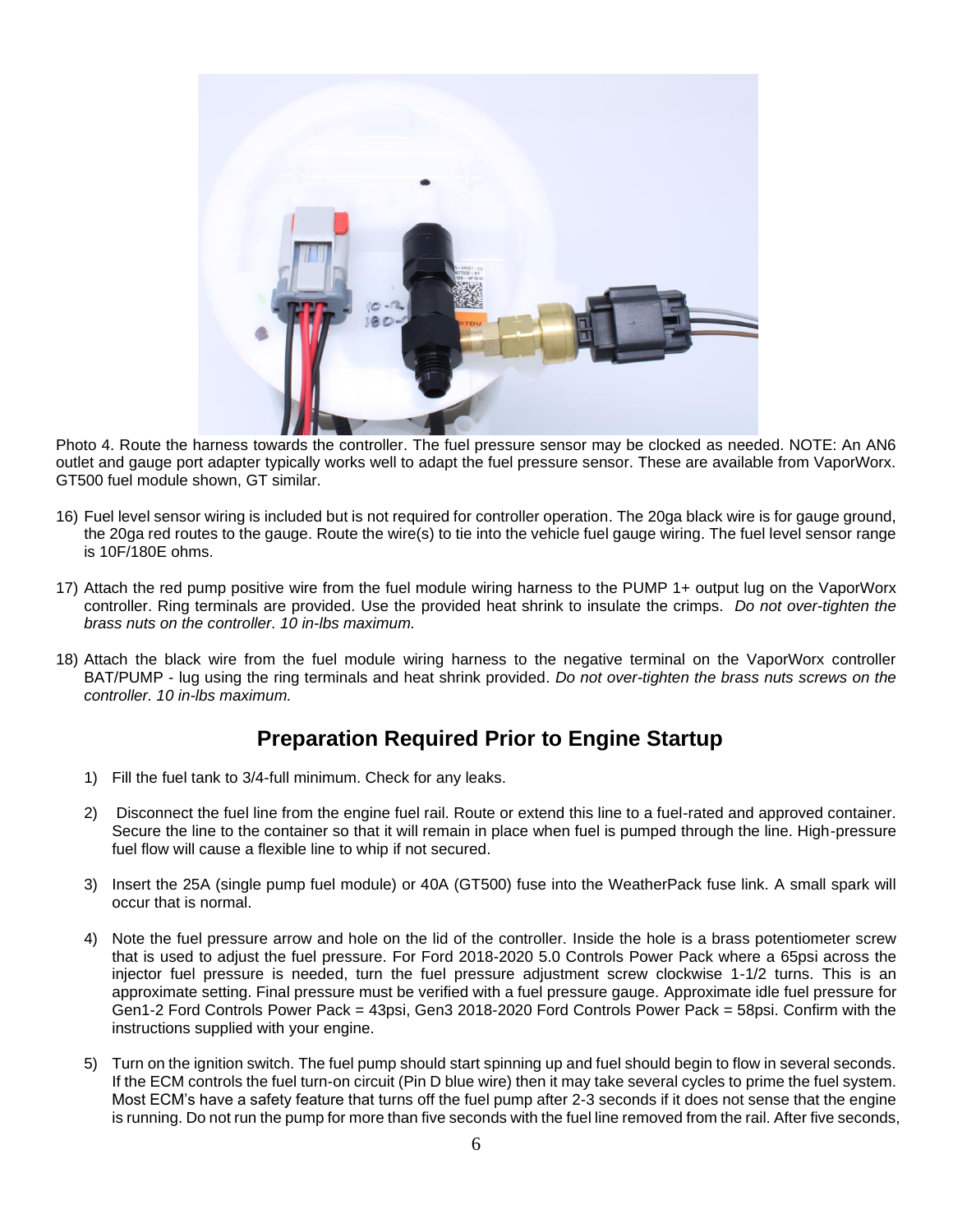allow at least one minute before repeating the turn-on cycle so that the fuel module reservoir can refill. NOTE: The fuel module venturi pumps do not work unless there is high fuel pressure. With the fuel line disconnected, no fuel pressure is available to power the venturi pumps. The pause between flushing cycles is to allow the module reservoir to refill with fuel. Stop immediately if the pump sounds as if it running out of fuel.

In some cases, after several cycles the ECM may not turn the fuel circuit on until it senses engine rotation. In this case, if needed, 12v+ can be applied to the VaporWorx controller blue wire for a few seconds. The pump should begin to run. The fuel pressure sensor wiring must remain in place and not be disconnected.

- 6) Reconnect the fuel line to the engine fuel rail and attach a fuel pressure gauge to the engine fuel rail.
- 7) Turn on the ignition switch but do not start the engine. The fuel pressure gauge should rise and settle near its preset value. Turn off the ignition key and inspect the fuel system and engine fuel rails for leaks. It is normal that the fuel pressure will spike after fuel system shutdown. Fuel pressure should return to normal after engine start-up. Like before, it may take several cycles to fill the fuel rails and create pressure.
- 8) If no leaks are found, start the engine. Fuel pressure may increase 2-3psi higher than what was observed during engine-off. Again, check for leaks.
- 9) Adjust the fuel pressure to the pressure needed. CW = Pressure Increase.  $\frac{1}{2}$ -turn = approximately 8psi pressure change. Refer to your Ford engine installation instructions for at-idle fuel pressure requirements and adjust as needed.
- 10) Shut down the engine as soon as practical and check the fuel system for leaks. Repair any leaks before continuing.
- 11) Restart the engine. Quickly depress and release the throttle pedal. The fuel pressure should rise and fall with manifold pressure. For engines that are not under load it may be difficult to note a significant fuel pressure change.

## **Troubleshooting**

- 1) Fuel pump runs at full speed when the engine is on:
	- a. Adjust the fuel pressure via the small screw on the side of the box.
	- b. Check fuel pressure sensor wiring connections. On the fuel pressure sensor plug Pin 1 = Brown, Pin 2 = Black, Pin 3 = Grey. Confirm that these wires align with the same wires on the controller GT150 plug. It is possible to crimp across the insulation of the wire and not obtain a good circuit pathway, hence, causing a controller malfunction. The voltage in the grey wire should be approximately 5 volts with the system on. The voltage in the brown wire 2.5-3 volts with the system on.
	- c. Confirm that the input and output main power wires from the battery and to the fuel module are correct/not reversed and connected directly to the battery.
- 2) Fuel pump does not run:
	- a. Check the input fuse. A 25-40A fuse has shown to be adequate in most situations for single module with no voltage increasing devices (Boost a Pump).
	- b. Check fuel pressure sensor wiring connections. On the fuel pressure sensor plug Pin 1 = Brown, Pin 2 = Black, Pin 3 = Grey. Confirm that these wires align with the same wires on the controller GT150 plug. It is possible to crimp across the insulation of the wire and not obtain a good circuit pathway, hence causing a controller malfunction.
	- c. Confirm that a minimum of 10v is available to the VaporWorx blue wire Pin D. 12v + can be applied directly to the GT150 Pin D blue wire for testing only.
	- d. Check that the brass nuts for the battery and fuel module power wiring terminals are properly tightened.
	- e. Check the brass nuts that are under the heavy gauge battery and fuel module ring terminals. These may loosen over time. Retighten 10in-lbs and test the system.
	- f. Excessive fuel pressure due to engine shutoff. After ignition shutoff the injectors shut but the pump still spins, causing a pressure spike. This is normal, but until the pressure drops below the set pressure, the controller will not send power to the fuel module.
	- g. Check the temperature of the VaporWorx controller black aluminum lid. If the lid is over 210\*F the controller will shut down.
	- h. Confirm that the battery and butt-joint connections are good. Use a volt-ohm meter to check connections.